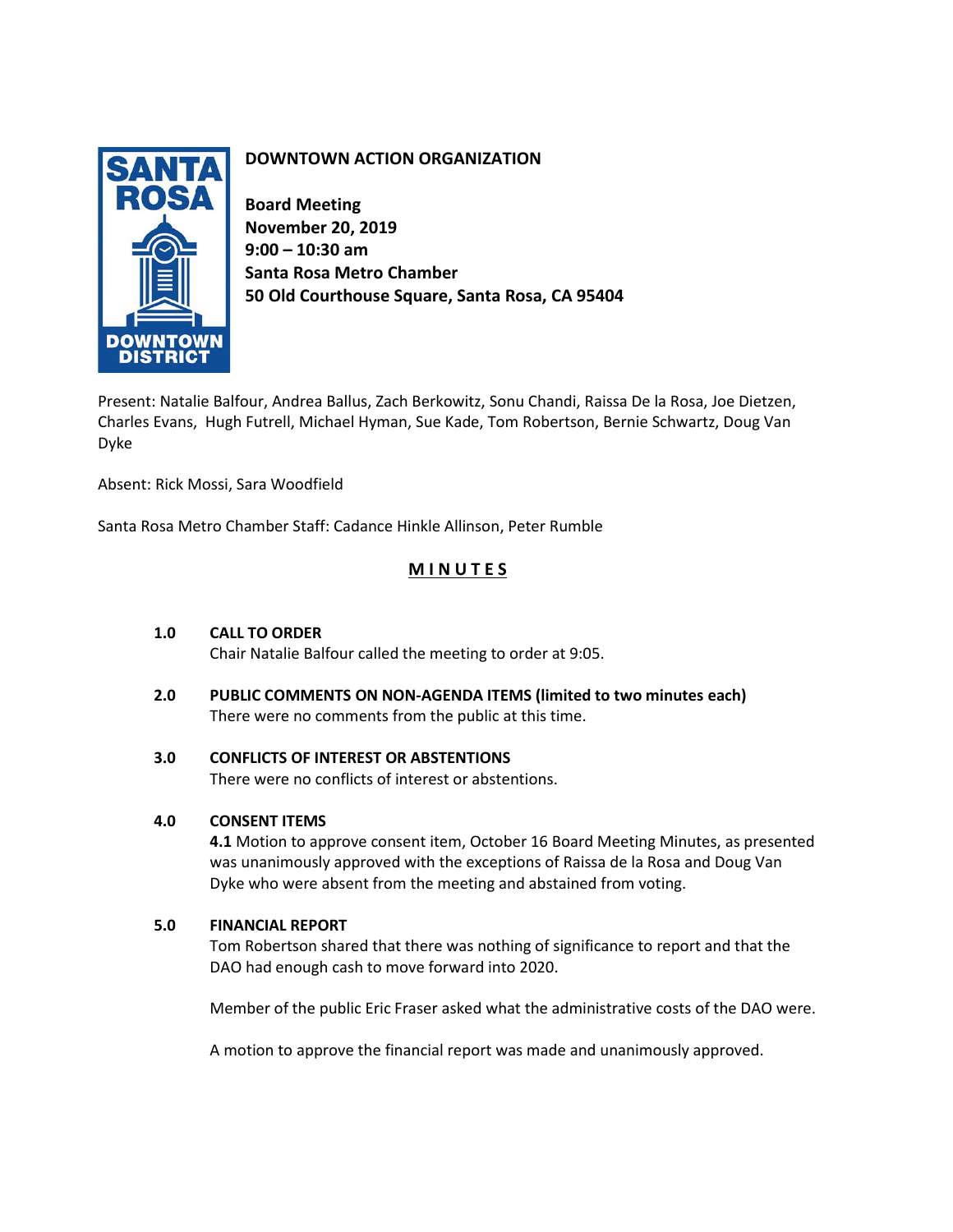#### **6.0 EXECUTIVE DIRECTOR REPORT**

Cadance Hinkle Allinson shared that at the Council Study Session the day before, November 19, 2019 Council instructed staff to have the parking meter time roll back to 9am to 6pm. They also requested that there be the same free garage parking during the holidays as in 2018. Free parking was approved for Small Business Saturday and the holiday garage schedule will be addressed at the December 3 Council meeting. Cadance and Michael will be meeting with Kim to see how the DAO can support making the changes happen as quickly as possible. DAO Board members agreed that attendance from business owners as well as having one unified voice was effective. Discussion ensued about the best way to get word out to the public as soon as possible regarding the changes.

The Railroad Square CBD was approved yesterday. They are eager to work with the Chamber and the DAO on collaborative projects, so there will likely be more details to share soon.

The Portland Loo location recommendation from the Downtown Subcommittee is going to be in front of City Hall Annex.

The DAO's Annual Meeting is scheduled for January 15 at noon at City Council Chambers. Invitations will go out soon.

The Santa Rosa Police Department is allocating two additional officers to Downtown starting January 1, which will hopefully mean they have enough staff to keep two officers Downtown at all times. Opinions were shared on the importance of late-night police presence.

The DAO is now surveying businesses to collect relevant data that can be shared with the Downtown Subcommittee. Business owners will be emailed to share their data on a monthly basis.

Hugh suggested that while everyone be invited to share their data, a selection of 30 businesses that can be tracked over time will be more powerful.

Cadance shared that she'll be sending an Emergency Communication Plan draft out to the DAO Board for their review and suggestions. This will help provide details to business owners as well as alert the public as to the status of Downtown during an emergency or PSPS. Raissa de la Rosa said that it would be important to partner with the City to get the word out.

The Courthouse Square Public Art Advisory Committee has finished meeting and the Art in Public Places Committee will now review the proposed plan before the Selection Committee begins.

The trees are getting very close to being planted in Courthouse Square and hopefully a landscape company will be selected this week and work can begin soon. The Board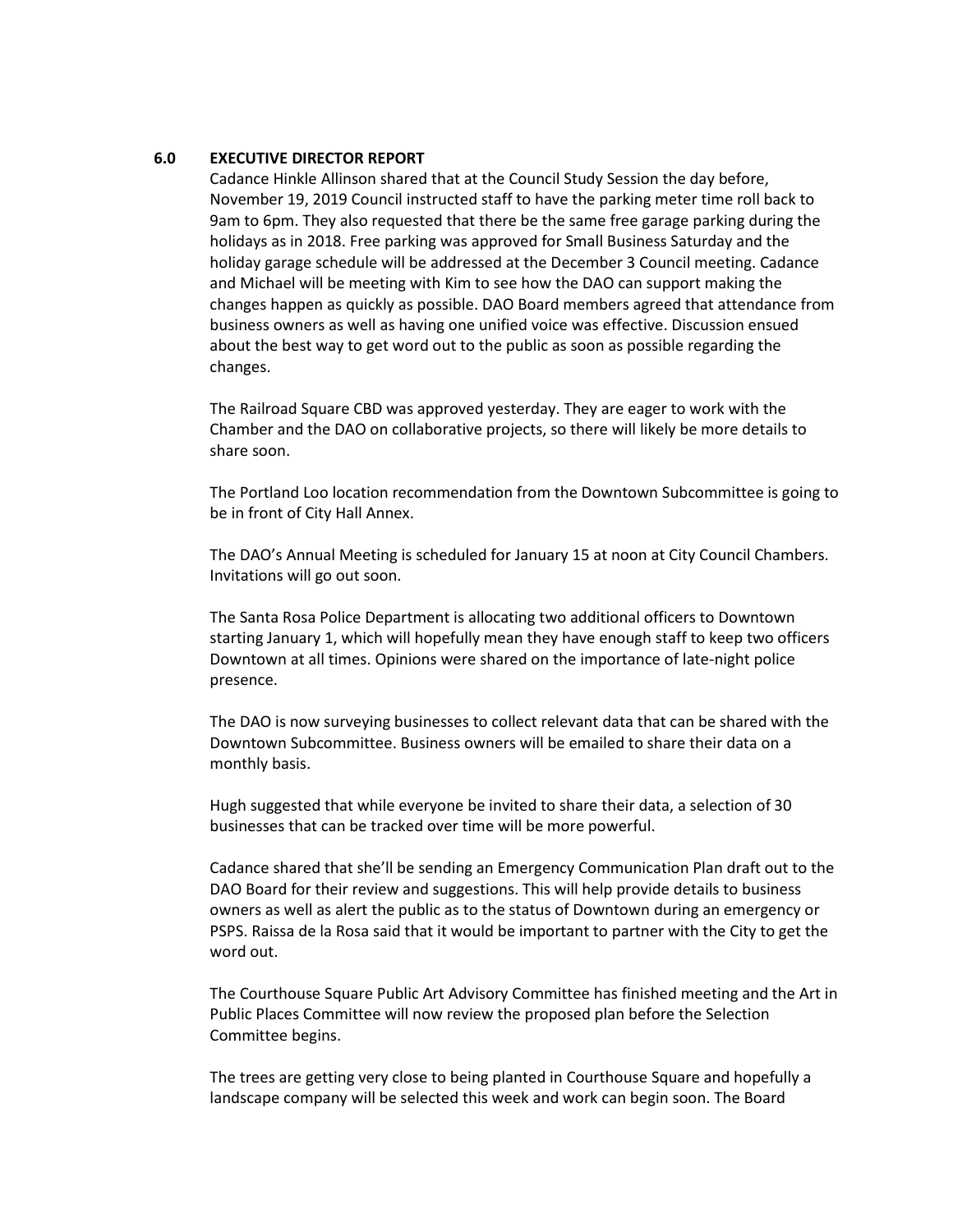reviewed the options for either a tree guard or a bench. Discussion ensued and preference was indicated for a bench with dividers to prohibit sleeping. This item will come back to the board for a vote in December.

Plans are moving forward with the Asawa Fountain which will hopefully begin construction before summer 2021. Hugh shared that the work taking place shows the fountain will likely come in under budget and expressed that the City has been helpful in moving this forward. Hugh Futrell Corp will complete the work with the support of the DAO. HFC will only charge for direct costs and will be advancing their funds from the Art House project to build the fountain in lieu of art fees. The DAO has the funds to get the project started and the DAO and HFC will need to enter into an agreement to formalize the work.

## **7.0 2020 BUDGET PRESENTATION**

Cadance shared the 2020 proposed budget and explained the three main changes. First, there is now a 6% contingency included. Second, the StreetPlus contract has increased. This was already scheduled to increase in 2020 and an additional increase of \$14,500 will allow for increased salaries for staff and to formally change the role of two staff members to security officers. Maintenance and security officers will also have different uniforms starting next year. The final change is that there is \$50,000 allocated to future spending for improvements, enhanced security and marketing, so these funds can be used where most appropriate throughout the year. There are a number of beautification projects in the works, including new twinkle lights and upgraded planters and the DAO is also looking at options to do more significant marketing.

Discussion ensued about the benefit of StreetPlus and the need to fund marketing efforts as well as other visible changes needed in Downtown.

Glenn Smith asked for clarification as to why the 2019 Budget was \$300,000 higher than 2020. It was explained that there are three assessments in the first fiscal year and only two every year moving forward.

Eric Fraser provided further public comment.

#### **8.0 DOWNTOWN ACTION PLAN**

Hugh spoke about the proposed plan and the obligation the DAO has to make the community feel that downtown belongs to them. The City has made a commitment to Downtown and the DAO wants to partner with the City and its staff to accomplish goals with specific deadlines. The collaboration should lead to getting these items in front of council prior to Goal Setting in February.

Hugh summarized the nine points of Action Plan:

- 1. Baseline Maintenance in District
- 2. Increased police presence and response
- 3. Expediting the DAO taking over Event Management in Courthouse Square